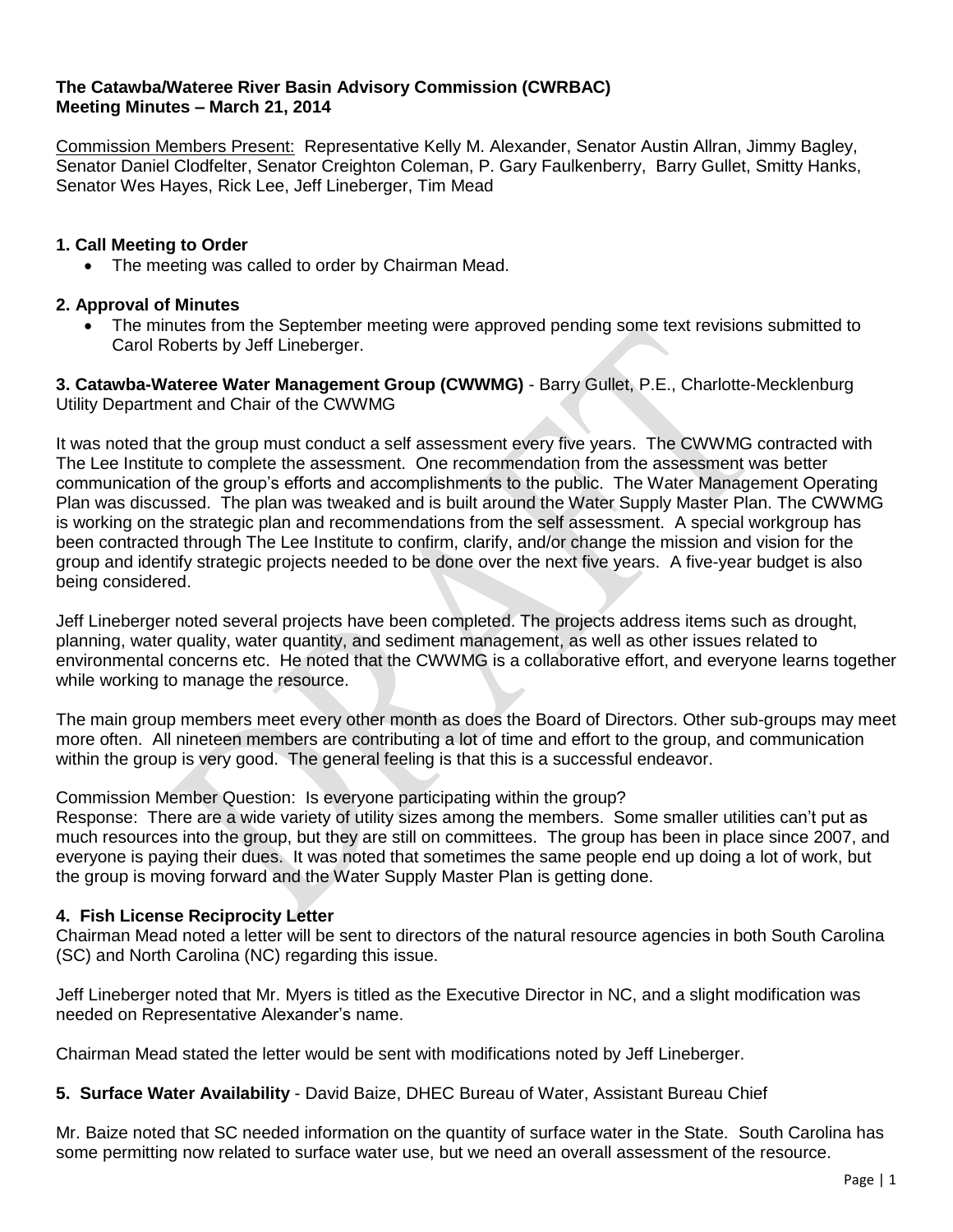Georgia completed a thirty (30) million dollar effort already, and NC is also working on quantification of its surface water supply. Regarding the current surface water permitting program, it was noted that all grandfathered permits had been issued. There have been no new permits issued, and there was one agricultural registration. On the assessment, SC has utilized some of NC's experience, and reviewed the RFP sent from Tom Reeder with NCDENR as well as relied on Georgia's previous experience. The assessments will be based on eight basins. SC has \$1.5 million from the legislature for the SC assessments.

Commission Member Question: When do SCDHEC and SCDNR anticipate getting bids in from the Request for Proposals (RFP)?

Response: May is the estimated time-frame.

Commission Member Question: Is Oasis the chosen model platform? Response: The RFP did not specify a certain model.

Commission Member Question: What is the main use of the model?

Response: SC will use the model for issuing surface water withdrawal permits and some planning efforts. We expect to have the same model-type used in every basin. This would make overall model use easier instead of multiple model types per basin.

Commission Member Question: Jeff Lineberger asked if the stakeholder participation cost will be paid for out of the \$1.5 million.

Response: Other funding streams are envisioned for that process.

Barry Gullet noted that these types of model tools can predict future situations. If NC and SC have the same components in the models, they could be used together so assumptions and data are consistent. He noted it would be good to keep in touch about how the pieces might fit together. He also noted the possibility that the model outputs might be different otherwise. The models are good, but might not be exactly precise unless the assumptions and data are the same.

David Baize noted that one scenario of interest is about outcomes from taking water from a basin.

Commission Member Question: A Senator asked where are we on modeling in the Yadkin-Pee Dee. Response: Kathy Stecker with NCDENR noted they expect a contract soon, and anticipate working on Yadkin-Pee Dee at the same time.

Commission Member Question: A Senator asked about recent news related to agricultural withdrawals in SC basins.

Response: David Baize noted the South Fork of Edisto River and Walther's Farms had been in the news recently. The affected areas were in Aiken and Barnwell counties. In SC's Water Use Law, agriculture projects are only required to get a registration and not a permit. If the withdrawal meets a calculated safe yield, then the registration is complete. There is no public hearing requirement. Local stakeholders in the Edisto Basin were concerned about an approved agricultural registration there and the subsequent water withdrawal. A courtesy public meeting was held, and an agreement with Walther's Farm and the stakeholders was reached. In Barnwell, they will use groundwater only. There was some discussion about possible legislative bills regarding agriculture and a Senator noted that one bill was being proposed in the SC legislature.

Chairman Mead noted that there were some agricultural lawsuits in Texas going on now.

David Baize noted that when it's dry and flow is low, that's when agricultural areas need water.

A Senator noted that if there is a city above an agricultural area, the agricultural entity might prefer a permit so all the water is not used before it reaches them.

David Baize noted that under current law, if an agricultural entity withdraws over the registered amount they could be penalized.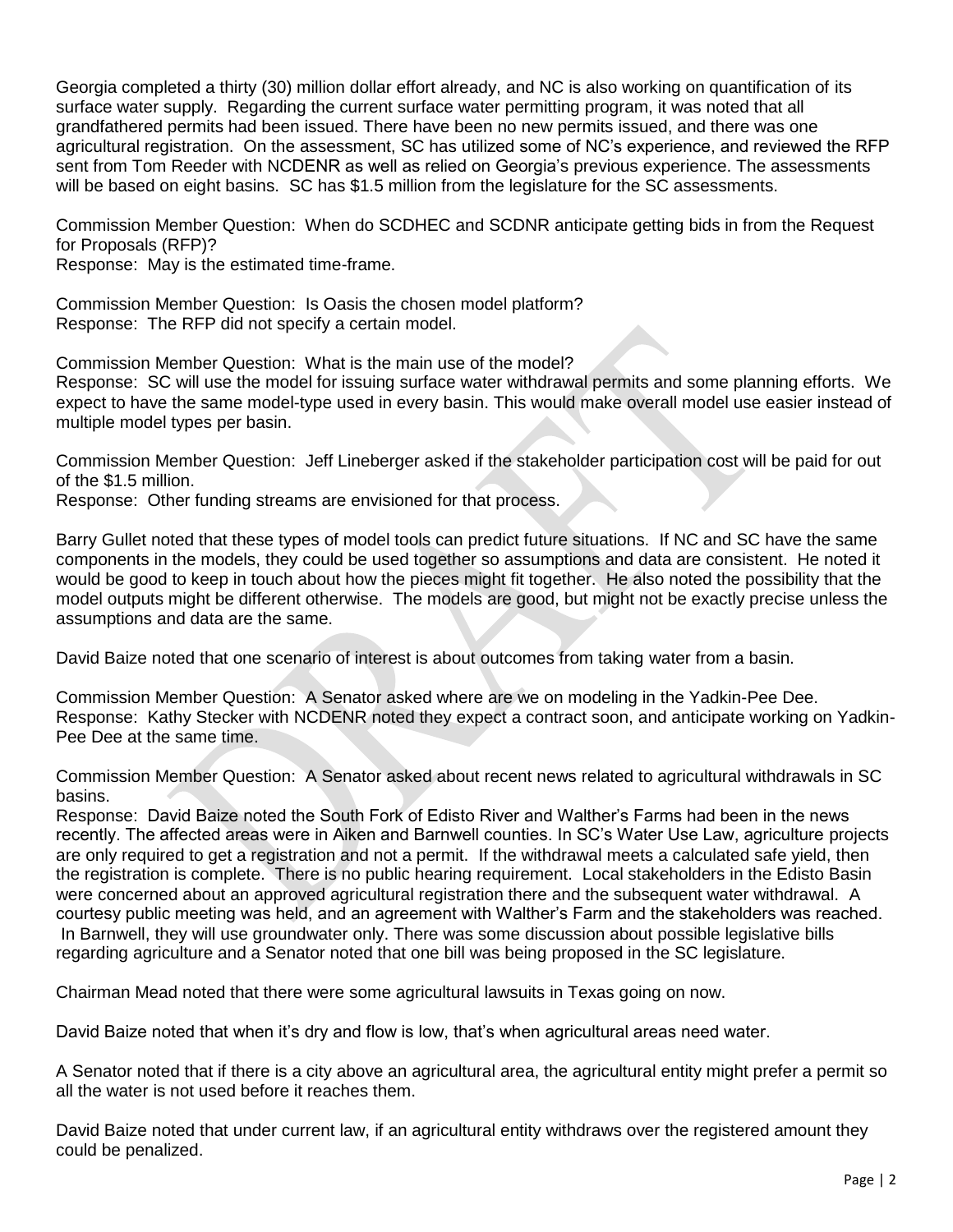A Commission Member noted that large users might have the potential to be tracked through items such as Google Data.

Chairman Mead noted we need wise decisions if these entities need water.

David Baize noted as we can evaluate our resources, we could potentially help them locate where adequate water is available.

A commission member noted it is easy to get permits in SC, and we need to better understand and utilize our resources.

A commission member noted it was good there was local stakeholder involvement in the Edisto Basin.

It was noted that this advisory committee was the genesis for the idea of a surface water bill.

Commission Member Question: What laws are there in place regarding groundwater use? Response: David Baize responded that SC issues groundwater withdrawal permits in Capacity Use Areas along the coast. Otherwise, we don't have groundwater use evaluation or use permitting.

Commission Member Question: Where are the Capacity Use Areas? Response: The Lower Coastal Plain.

Commission Member Question: Would sinkholes be a concern from groundwater removal? Response: David Baize noted it depends on terrain and where the groundwater is located.

Jeff Lineberger noted that the NC General Assembly has previously considered river basin planning, and maybe SC can move in that direction too. He mentioned a change in Duke Energy's lake use permitting process where water withdrawers are required to consult with the Water Management Group.

**6. Fish Tissue Program** – Dr. Jim Glover, DHEC Bureau of Water Aquatic Biology Section Manager

An overview of processes used to monitor fish in SC was shared. Lake Hartwell is known to have polychlorinated biphenyls (PCBs), and they have been found in Lake Wylie, Lake Wateree and along the upper portions of the Catawba River.

Levels of contamination in the fish decrease as you move away from sources.

There was also a National Screening Study that indicated that some fish in reservoirs in the Catawba Basin had elevated levels of PCBs. The SC Fish Advisory map was shared as well as NC advisories. The challenges regarding this issue were identified as: Needing sufficient number of staff to collect and process samples, access to certain parts of the river system, sufficient numbers of large fish (such as largemouth bass) in some of the tributaries of the river system, and the cost of analysis (\$1000.00 for congeners; \$200.00 for AROCHLORS).

The river system will continue to be monitored for PCBs with the goal of obtaining more species and larger sample sizes. If resources become available a more comprehensive monitoring and analysis will be feasible.

Commission Member Question: Are the PCBs coming from the tributaries or are they only in the lakes? Response: There is no data from the tributaries.

Commission Member Question: Could we look at food chain to see where the fish are getting PCBs to block and stop the link at that level?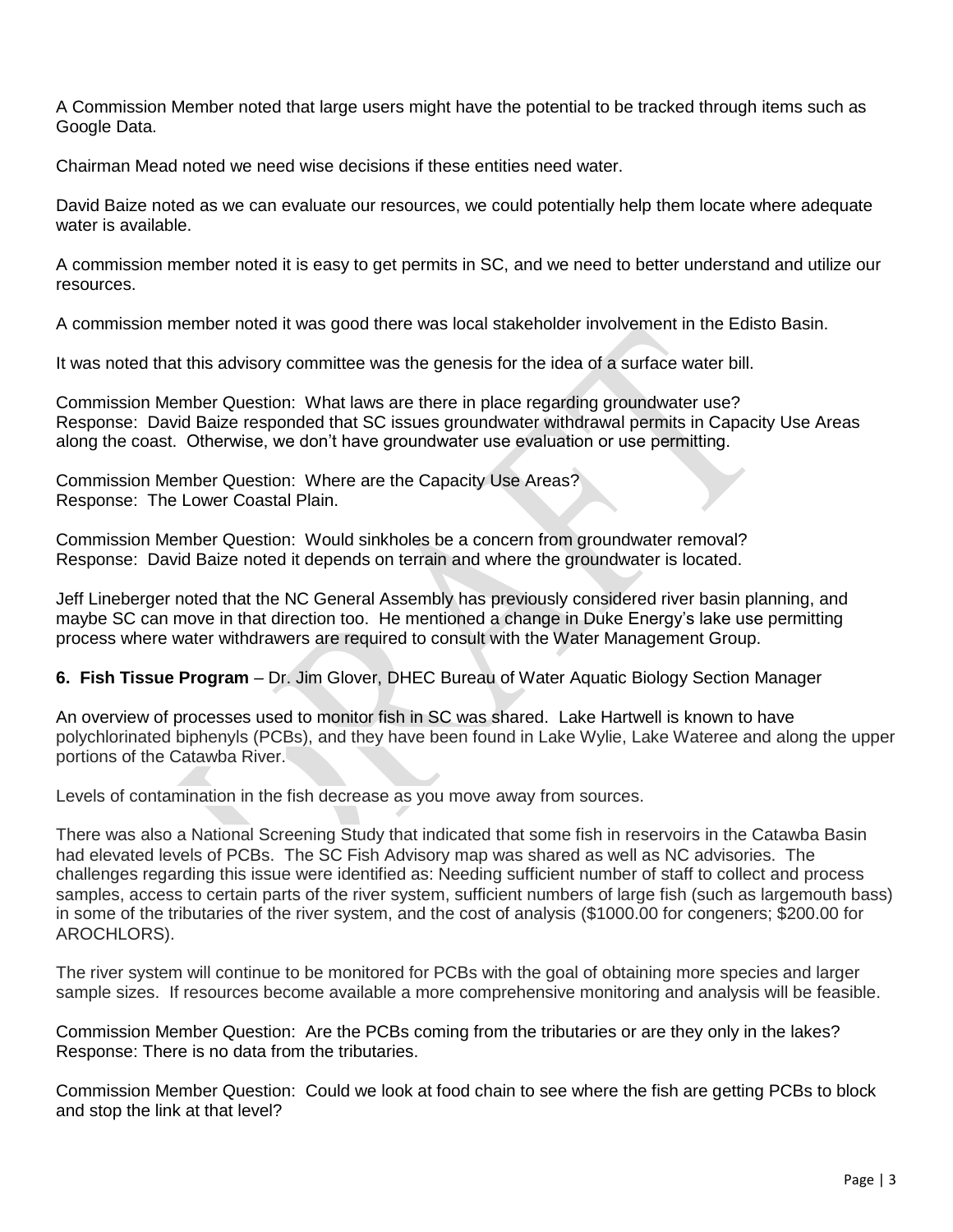Response: It appears in the water and sediment. It goes along the food chain from the algae and insects to little fish and then to big ones. It would be difficult to manage or break that process. We do know that larger fish have more PCBs in them and the smaller fish have less.

Commission Member Question: Does a catch and release program allow for more PCBs to stay in system? Response: There is some evidence that bigger fish have less contamination if you remove some fish so the larger ones grow faster. However, because different systems react in different ways, we can not be sure that something working in one system would translate into predictions for other areas.

Commission Member Question: Hasn't there been some PCB information in the recent news about illegal PCB activities in the Charlotte area?

Response: David Baize noted that there has been some illegal dumping into grease traps at restaurants etc. There is an ongoing criminal investigation. The cost to utilities is extremely substantial. Although PCBs were banned some years ago, there is still some out there.

Barry Gullet noted some of the illegal dumping has been traceable due to other components such as trichlorobenzene being there too. He noted there is a task-force and criminal investigation and EPA is involved. Once it goes criminal, nothing is shared, so the current status is hard to follow. NC utilities are represented on the task force. The real issue is with the materials themselves. Community meetings were held, but attendance was low. We need to look at a better way to manage and dispose of these materials. It is advisable to encourage both states to come up with an option for disposal. The materials are in different places such as transformers, heating, air conditioning, and ventilation systems.

Commission Member Question: Is recycling a possibility? Response: We would need to consider where it goes.

David Baize noted that SC has passed an emergency regulation to have the utility plants test for PCBs in sludge. Also, PCBs are regulated at the federal level, so there is not much state discretion. Some utilities lock their grease traps.

Commission Member Question: Could we get collection points, and would these PCB areas qualify for superfund sites?

Response: David Baize responded that the fund is already stressed, and he is not sure how this type of item would rank.

Chairman Mead asked if there is anything the Commission can do about PCB collection and/or disposal?

Commission Member Question: Does NC have a law for testing sludge etc. like SC's emergency regulation? Response: Barry Gullet responded that the Charlotte-Mecklenburg Utility Department already inspects the sludge and the haulers are regulated.

A Senator asked for the two state agencies and utilities to come back with recommendations related to feasible collection of PCBs?

Chairman Mead explained that he will bring up the issue with state staff and explore any reasonable ways to move forward.

## **7. Other Business**

Chairman Mead noted that the Mountain Island Lake Marine Commission is dissolving. There is \$40,000 left in budget. The money must be disbursed by May  $7<sup>th</sup>$ . Chairman Mead asked for CWRBAC approval to move forward with seeing if the money could be utilized by the CWRBAC. There was a motion to move forward from Senator Clodfelter and a second from Senator Hayes.

Joe Stowe is looking for a wildlife contact. There was conversation as to whether this is something the CWRBAC should give a recommendation on, or if it should instead be discussed via the legislature to decide